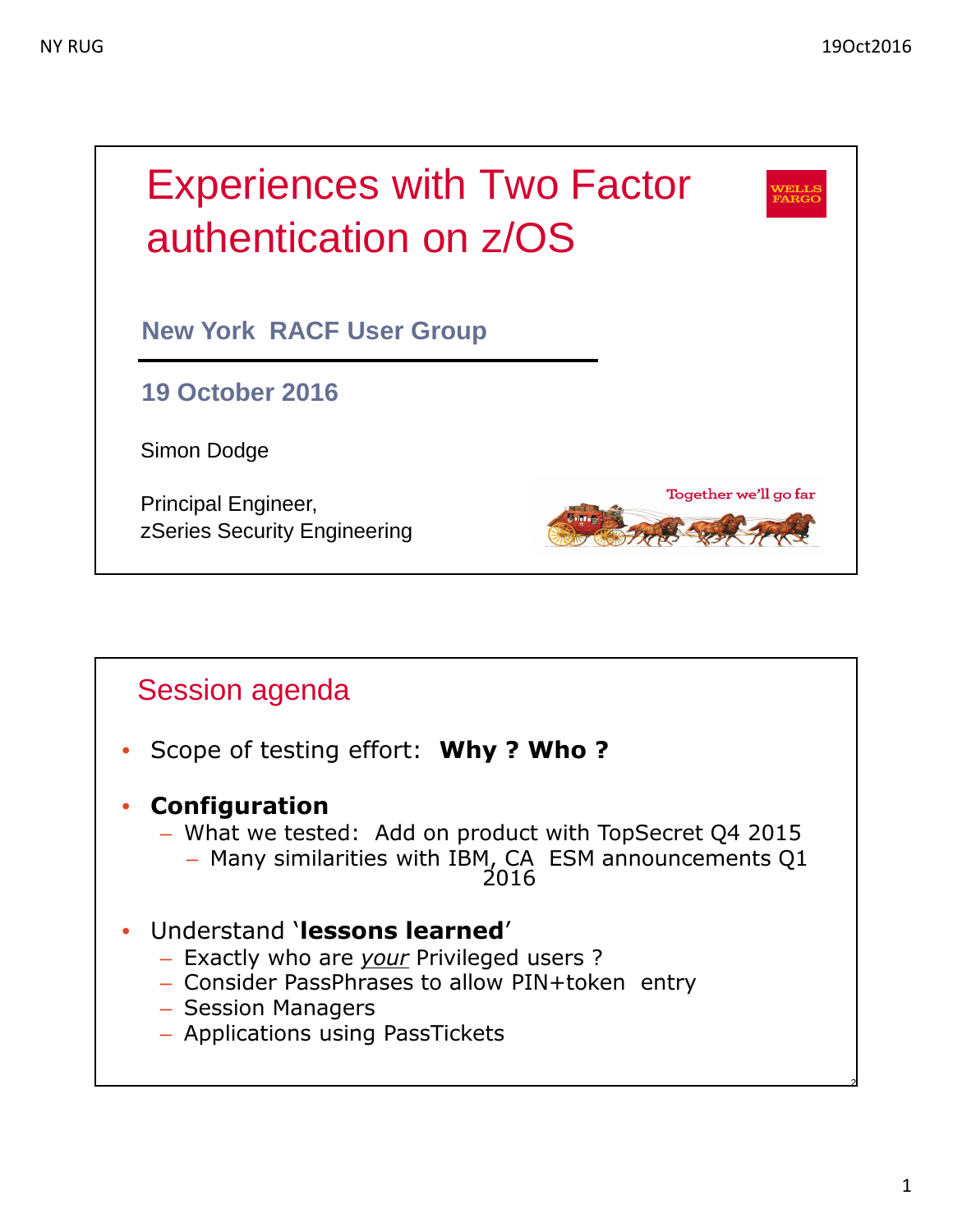#### Two Factor: Why ? 3 • Certain users on z/OS represent significant risk if password is disclosed/exposed – Even with short password interval, timeframe is wide, risk high for some users – How well can you be assured of no password compromise ? • Social engineering • Copy of security database – offline brute force attack – You need to understand potential target users • Wanted to explore 2FA on z/OS before it was mandated – By Regulators or Internal policy – At the time, no ESM offered direct support for 2FA – IBM, CA announcements Q1 2016 • Opinion: In the future, password technology will become obsolete – So prepare yourself

#### Two Factor: Who ?

- User with certain system related 'privileges'
	- Generic term "Privileged users" is like a piece of string
	- Each business needs to have their own definition of Privileged
- We have a **Tiering matrix** that defines/classifies resource access into 4 tiers based on risk to enterprise:
	- **Privileged** access: Security admins, Sysprogs (Parmlib/APF update etc)
	- **Elevated** access: Power users, subsystem admins (CICS, DB2, MQ etc)
	- **Regular** access: Most normal business functions
	- **Default** access: Time accounting etc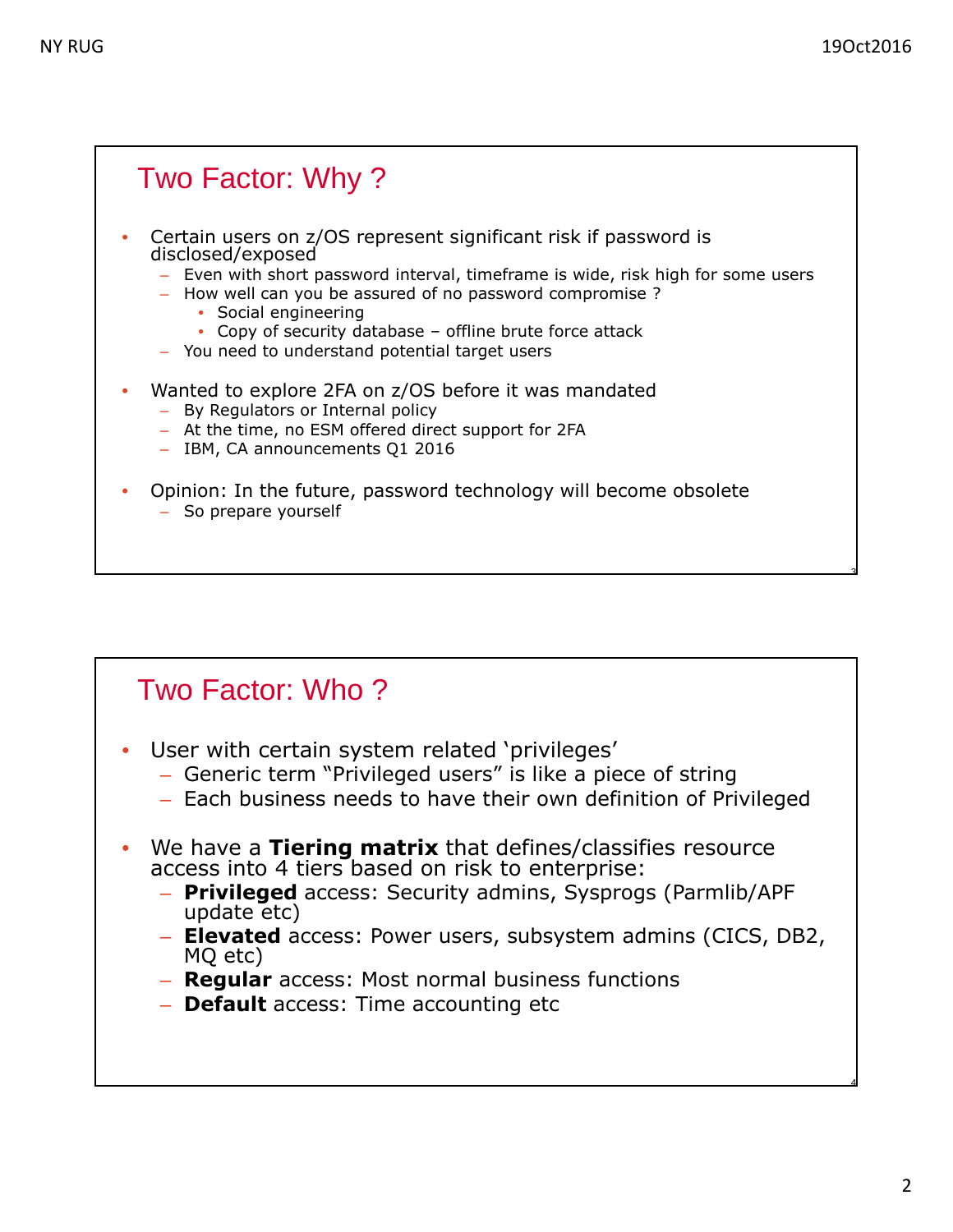#### Privileged users

- Poll the audience:
	- 1. Do YOU have a list of what you consider Privileged ?
	- We probably wont agree, that's normal
	- WHAT makes sense to your organization ?
	- How often do you review it ?
	- How often do you determine which users have privileges (daily)

#### Privileges 1 of 2

- Some possible examples (we have 25+)
	- Security administration (Create users, Permit access)
	- APF update
	- Other sensitive dataset UPDATE
	- Confidential data READ (Security database)
	- OPERCMDS that change configuration
	- Some UNIXPRIV resources
	- SURROGAT.. All? Some ? Discrete/Generic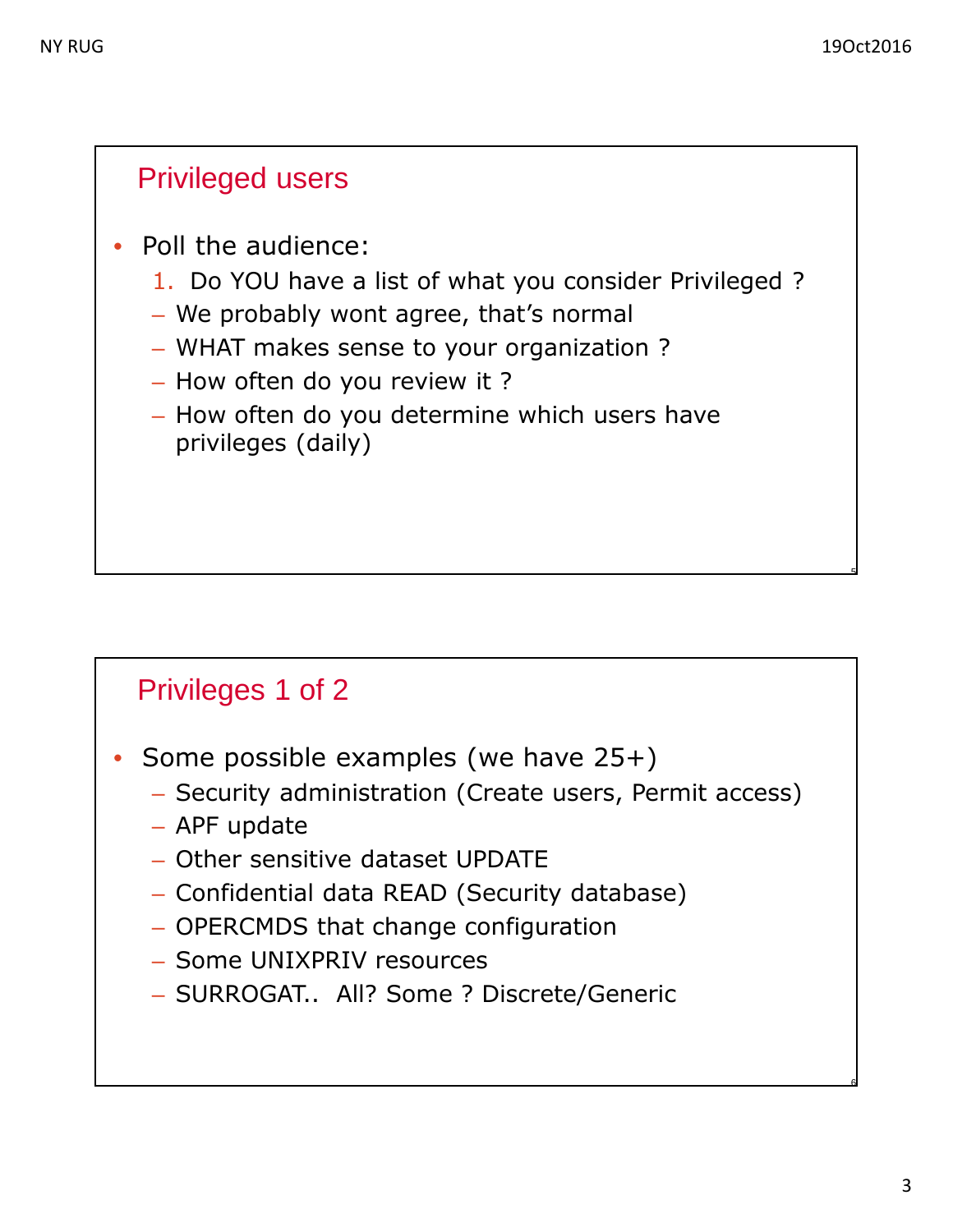

### Relatively easy install

- Installed 3<sup>rd</sup> party add-on product
- RACROUTE VERIFY calls are intercepted via ESM exit
- Separate STC determines if *this user* requires
	- 2FA authentication, or
	- Normal Password/PassTicket authentication

#### • **No software changes needed to RACROUTE caller**

– Caller is unaware that user keyed in token value vs password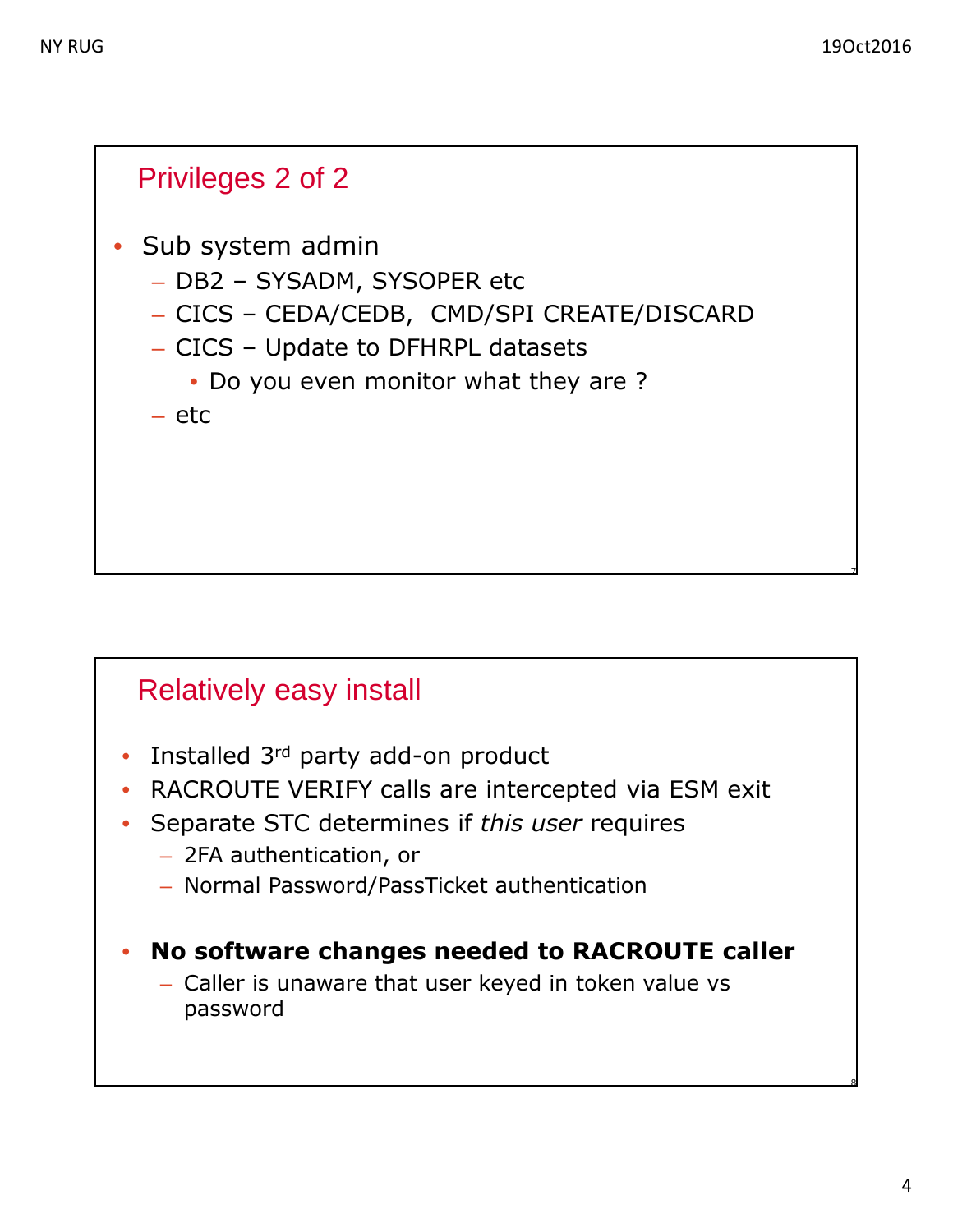

#### Administration

- You need to consider HOW you indicate which users need 2FA
	- Is it through simply ESM resources/permissions ?
	- Or a separate administration function
	- On a user by user basis or some other means
- For a large enterprise with multiple security databases
	- Is administration automatically propagated ? (RRSF/CPF)
	- Is that what you need/want ? (probably)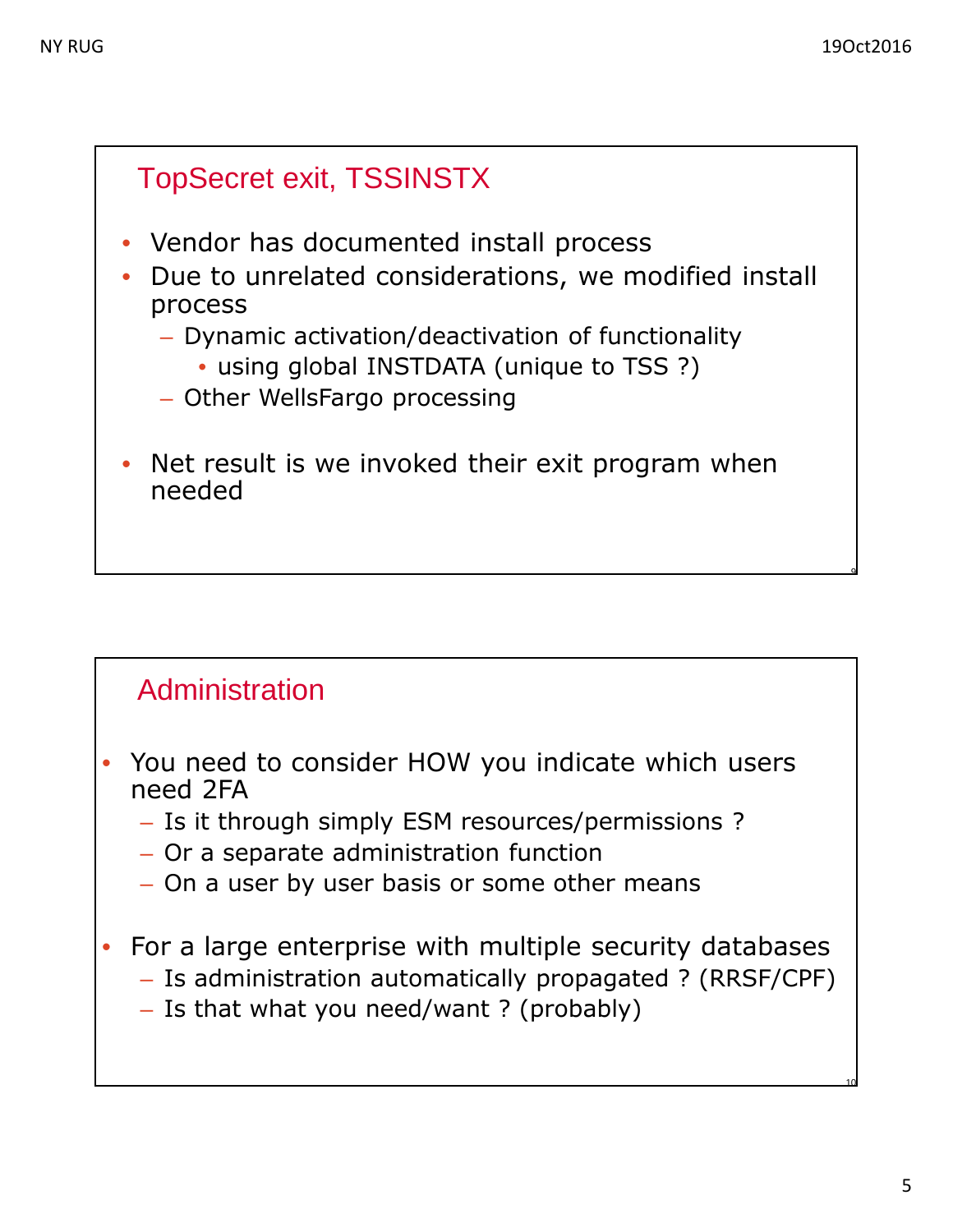#### Administration

- You need to consider how to behave if unable to connect to RSA
	- Allow a password authentication ?
	- Allow a PassTicket authentication ?
	- How do you manage this ?
		- User by user ?
	- Consider early stages of IPL, before TCPIP active

#### **PassPhrases**

- Implications of *not* having PassPhrases active
	- Max password of 8 is too short for PIN+token
	- We elected to use soft tokens that display 8 digit token value
	- At WellsFargo that meant:
		- Only allowed for Windows devices
		- Each Windows device requires separate soft token
		- Reimage of PC requires new install of soft token
- Suggest you first consider PassPhrases to allow PIN+token to be entered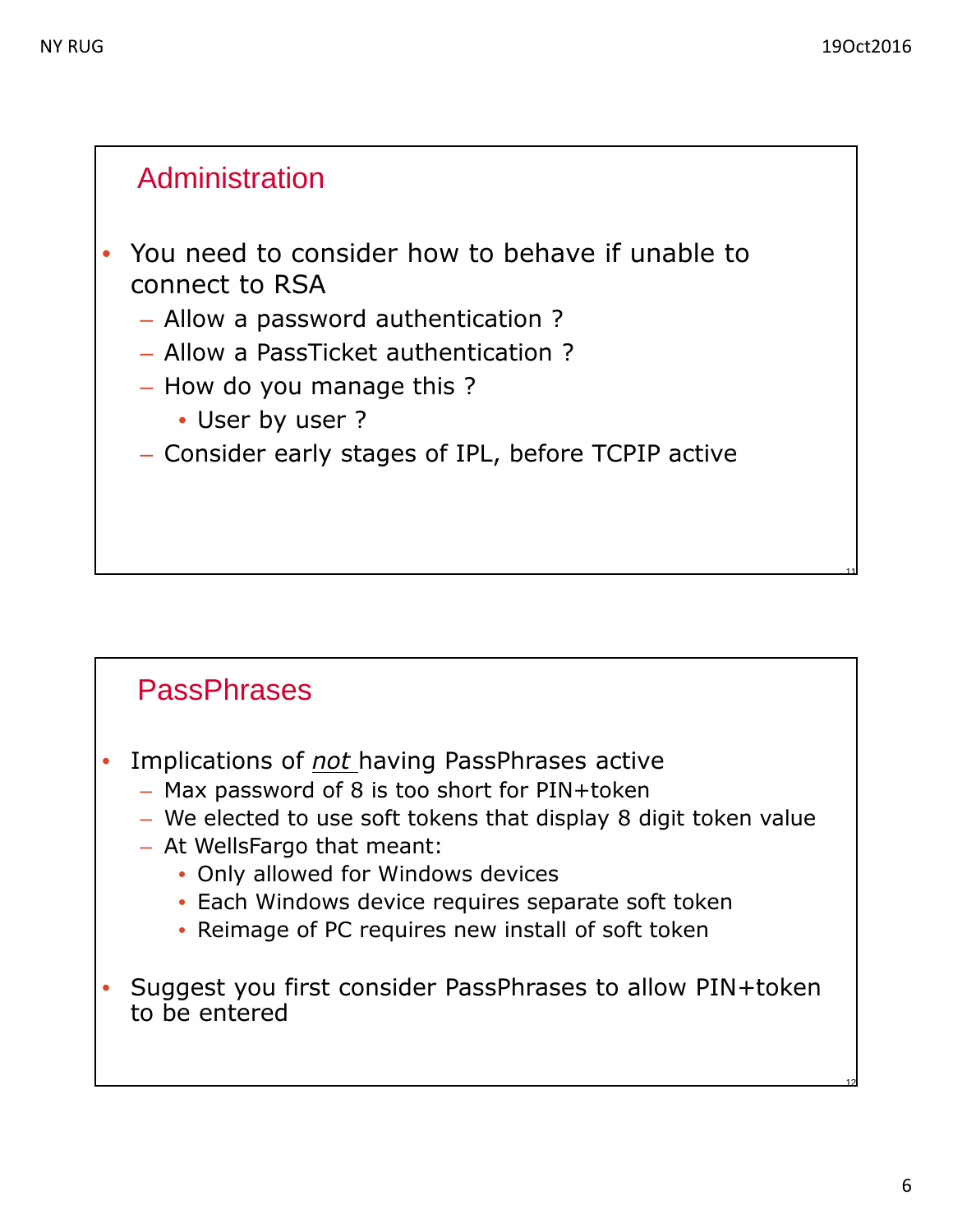

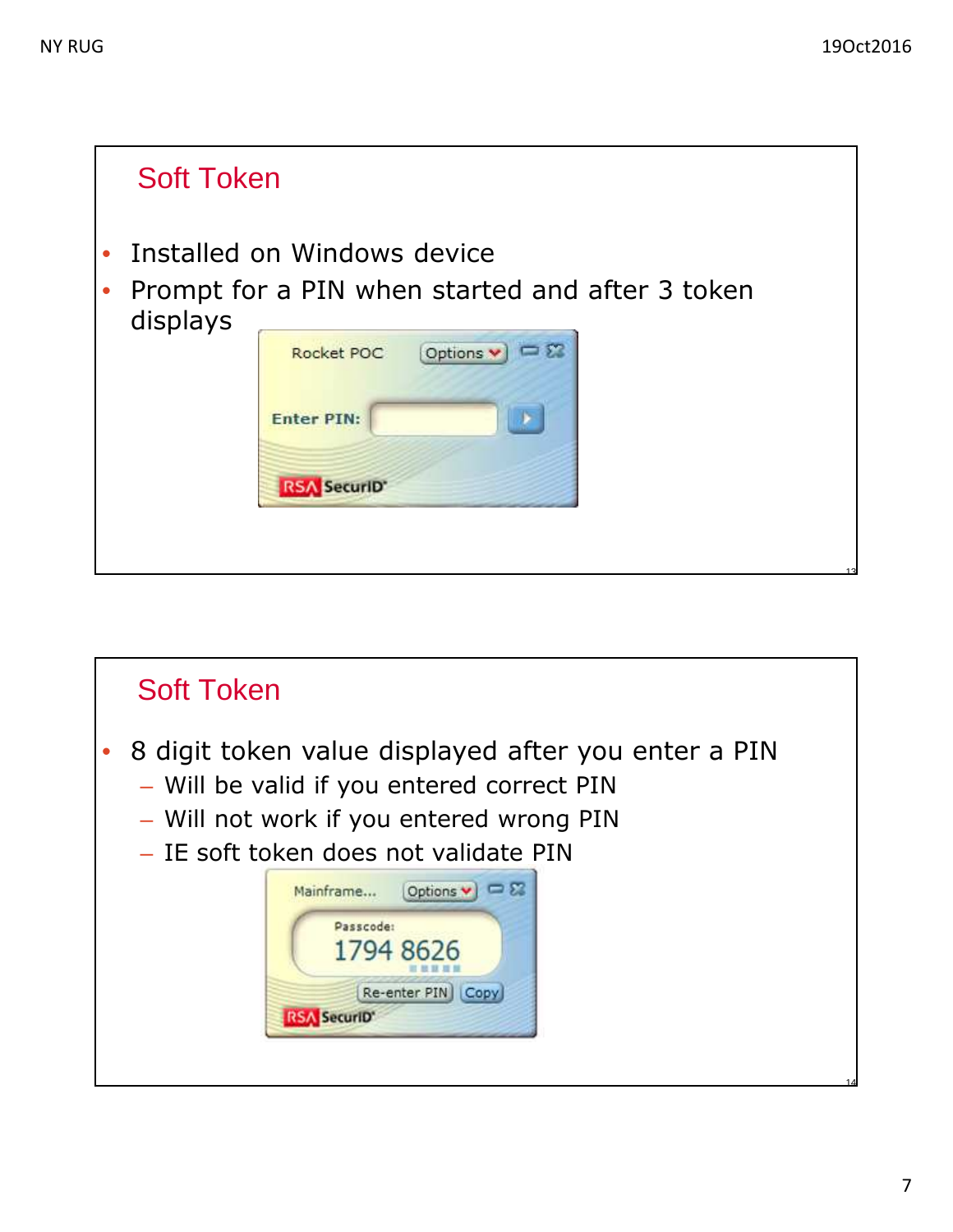![](_page_7_Figure_2.jpeg)

![](_page_7_Figure_3.jpeg)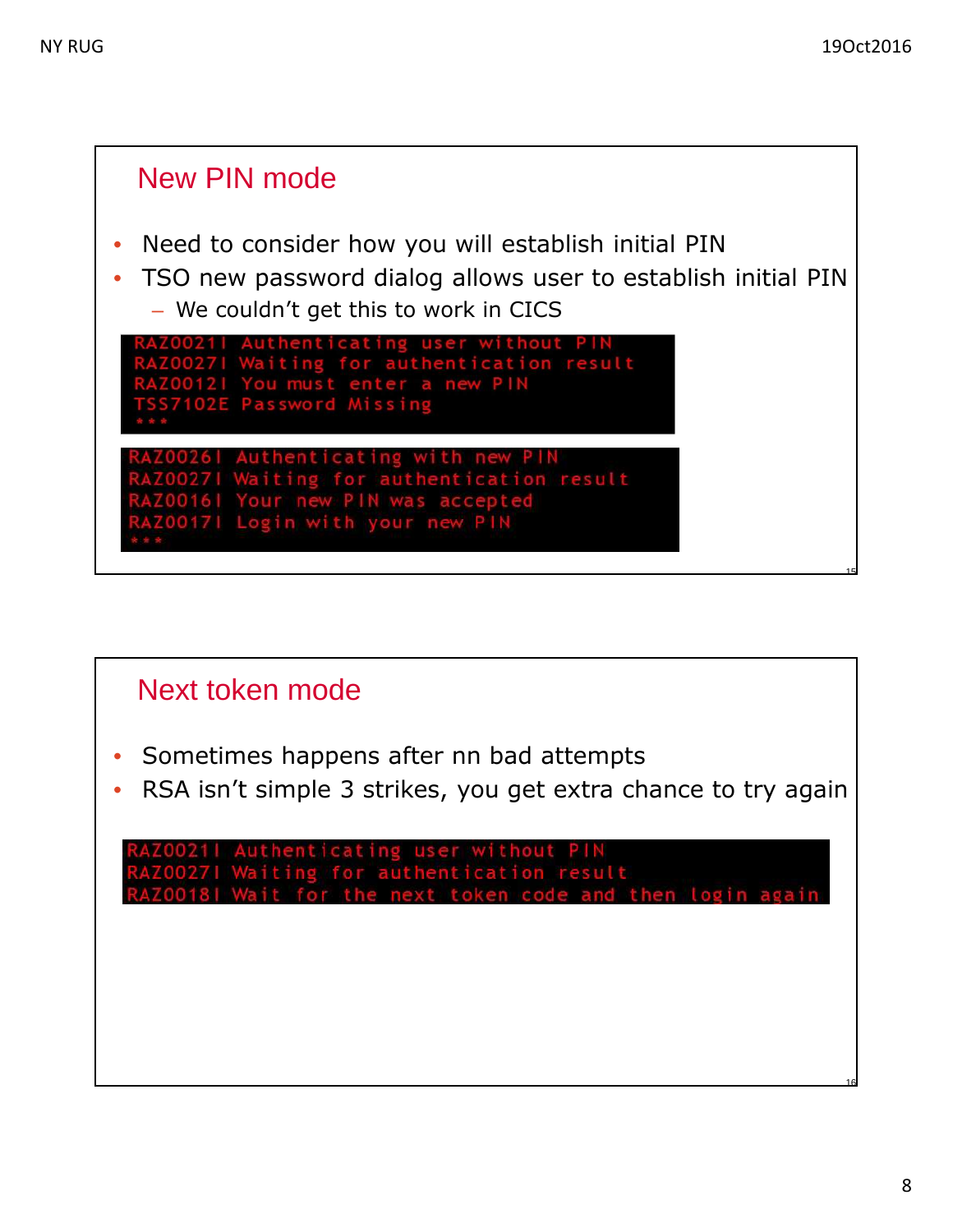![](_page_8_Figure_2.jpeg)

#### Lessons learned – Session Managers

- While replaying of password works, replaying for 2FA does NOT work
	- Tokens are one time use
	- Session mgrs need to allow use of PassTickets for sessions
	- 2FA software need to accept PassTickets (but not passwords)
	- Change your perception of PassTickets
		- From Password substitute
		- To Authentication substitute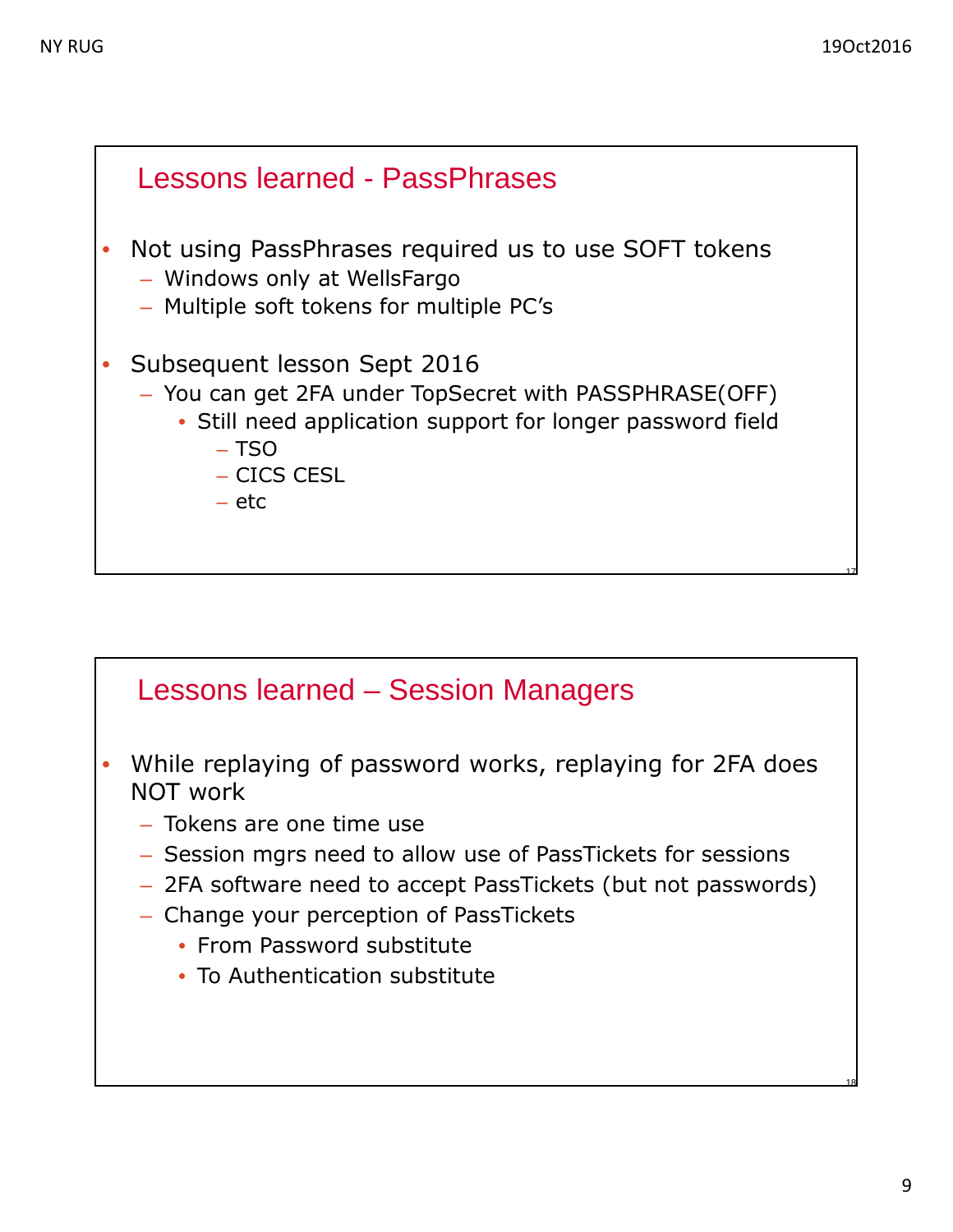![](_page_9_Figure_2.jpeg)

#### Lessons learned – PassTickets

- If a user uses an application that employs PassTickets, they wont work
	- Until 2FA software recognizes/allows PassTickets
	- One of our testers was a Privileged user and one of their application uses PassTickets
	- CA Chorus some components
	- CICS explorer
	- $-$  RD/z ?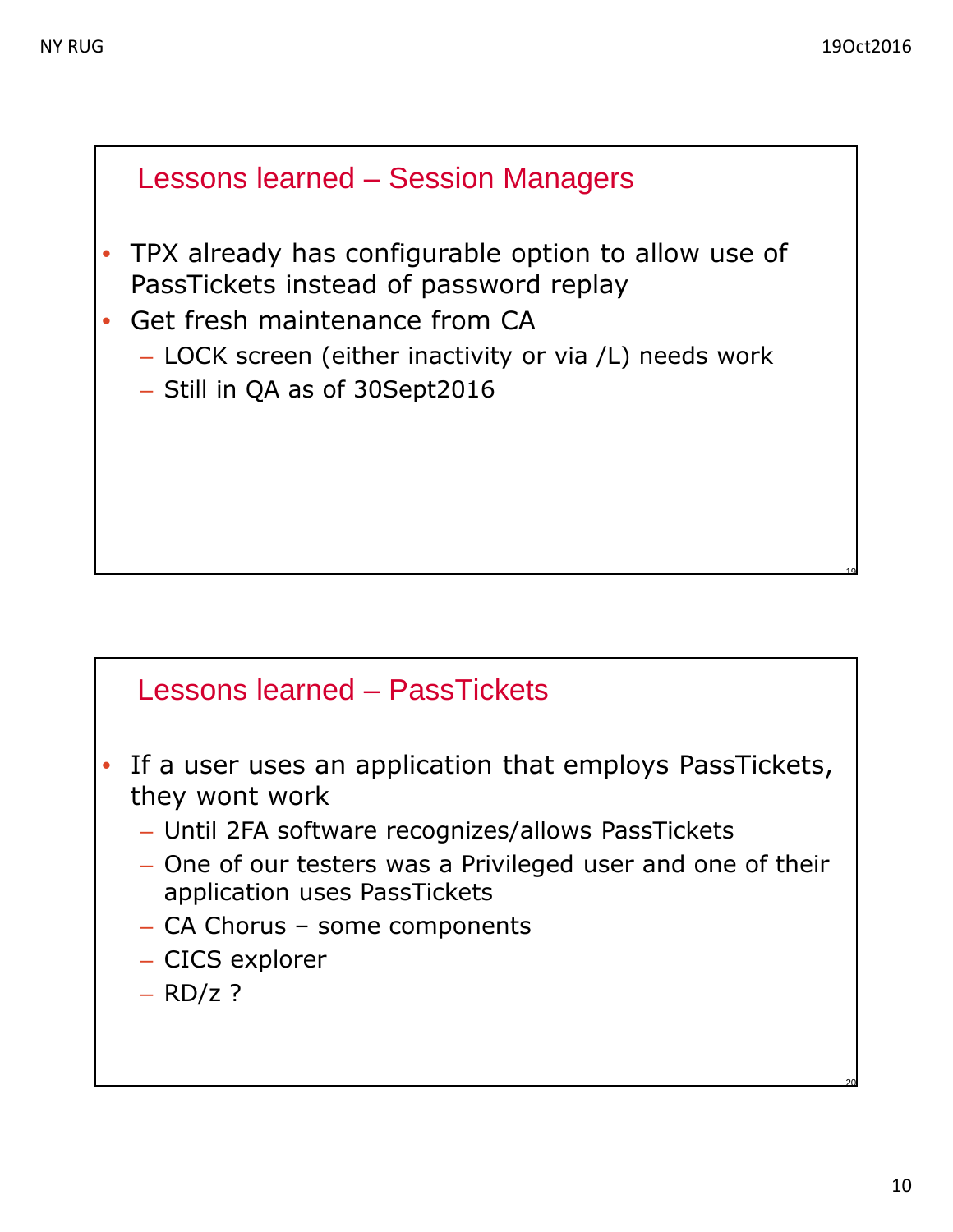# Lessons learned – PassTickets Sept 2016: Re testing under TSS R16 indicates TSS will now allow PassTicket for MFA user IBM is aware of need for a similar solution for RACF – See later session today ?

#### Lessons learned – multiple authentications

- Speed of starting multiple sessions is impacted
- RSA tokens are one time use, changes every minute
- So only 1 session per minute, no faster
- So 5 sessions now takes 5 minutes, not 5 seconds
- Consider your definition of Privileged users
- Maybe you need multiple userids
	- Regular one not Privileged allowing multiples session
	- Privileged Id that does not need multiple session quickly